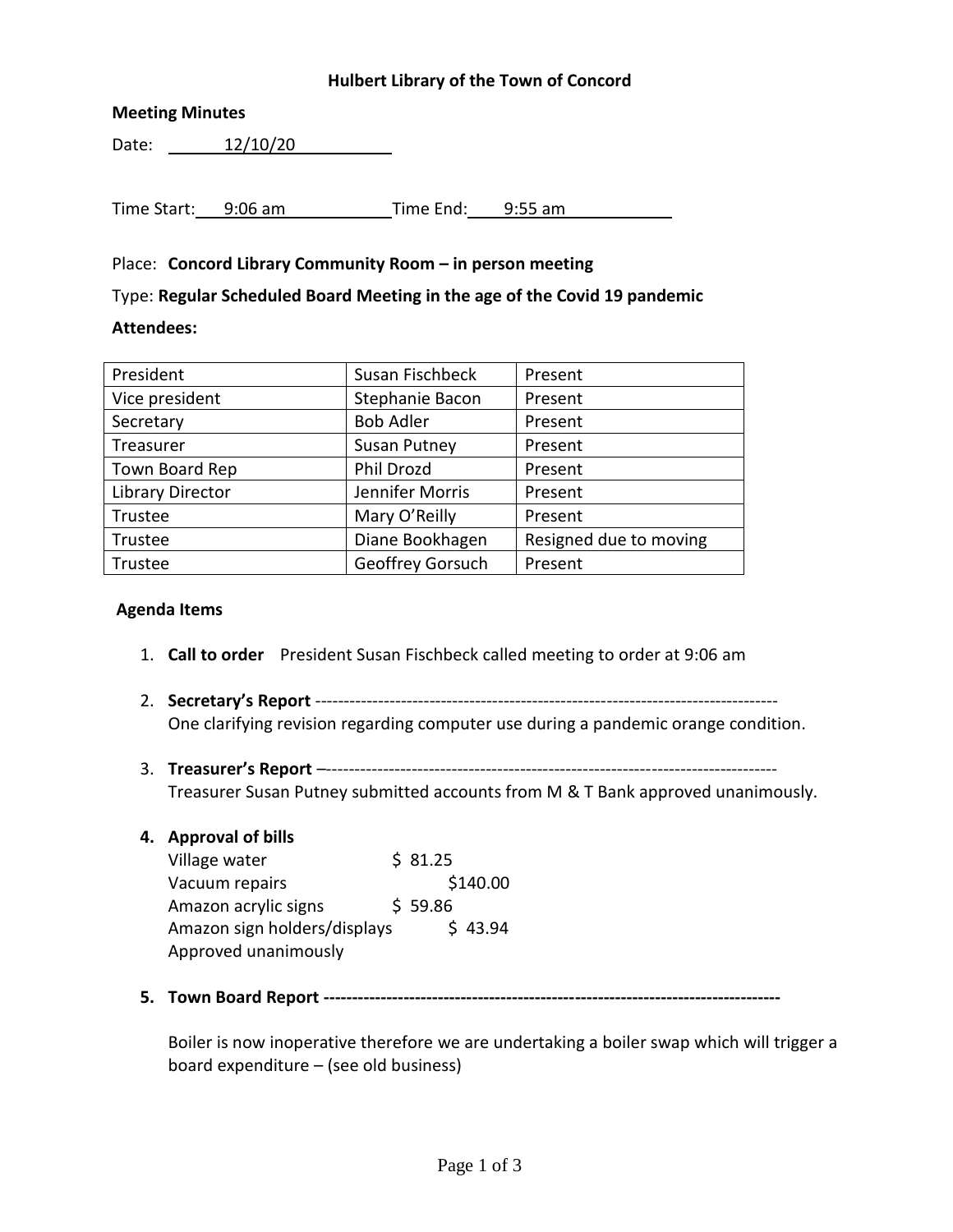# **6. Correspondence ------------------------------------------------------------------------------------**

Donation letters acknowledging receipt and appreciation:

Mary Stuart \$50.00

Also, email notification of resignation by Diane Bookhagen received by board.

# **7. Library Director's Report**

Director's Report attached

## **8. Old Business**

- Reviewed of Covid 19 protocols, safety plan and discussed plan
- FOIL Policy (Freedom of Information act law) **motion** to approve Sue Putney, **seconded** Mary O'Reilly **approved unanimously**
- Bullet aid funds (remaining balance) board suggested Director make expenditure as she sees fit – mentioned security system as a possible expenditure.
- Boiler has failed and will need total replacement underway. Board authorized expenditure of one half of cost of replacement up to \$5,000. Old boiler has partial warranty so cost is yet to be determined for replacement.

## **9. New Business**

ACT Meeting is December 12, 2020 9-11am.

We discussed what board would be interested in seeing during ACT meetings:

- Have topics relevant to Contract libraries, keep additional info short
- Make things plain and to the point
- Trainings be practical and illustrative for board of trustees use

Discussed the Christmas party for staff/volunteers need to be canceled due to pandemic concerns.

10. Next meeting date and time: January 12, 2020 at 9 am

11. Adjournment – Meeting was adjourned at 9:58 .am